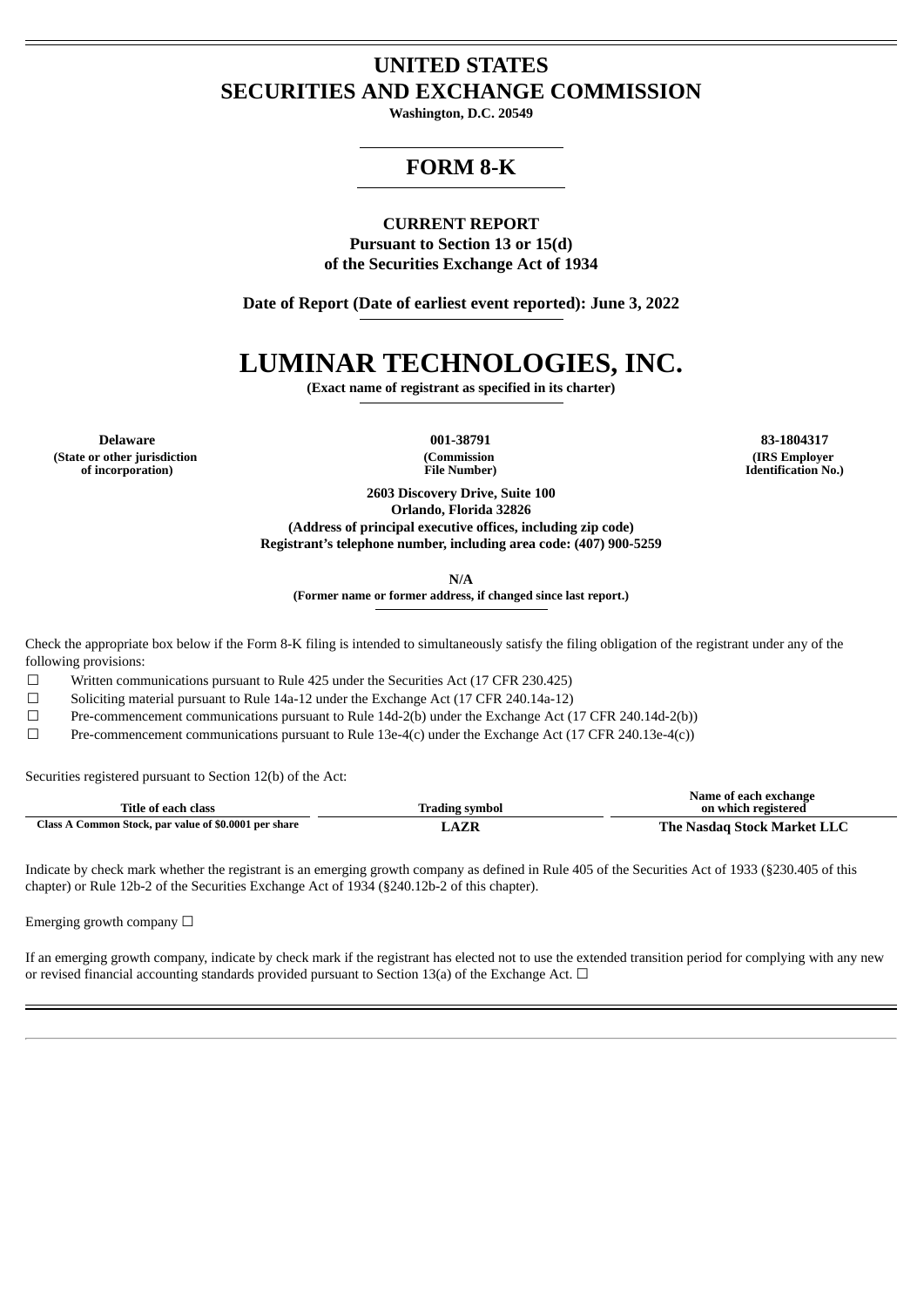#### **Item 8.01. Other Events.**

Effective June 3, 2022, Luminar Technologies, Inc. (the "Company") entered into subscription agreements with Celestica LLC, P3 USA, Inc. and Sinergix, LLC (collectively, the "Vendors") pursuant to which the Company issued to the Vendors 3,000,000, 2,400,000 and 1,500,000 shares of Company Class A common stock, respectively (collectively, the "Shares"), in payment for services rendered or to be rendered under contractual arrangements with the Vendors. Shares issued to the Vendors will vest over time as payments become due and if the Company elects, in its discretion, to make such payments in shares in lieu of cash.

The offering of the Shares issued pursuant to the subscription agreements were registered pursuant to the Company's shelf registration statement on Form S-3 (File No. 333-262250), which was filed with the Securities and Exchange Commission (the "SEC") on January 20, 2022, and amended by Amendment No.1 filed with the SEC on February 1, 2022, and which was declared effective by the SEC on February 3, 2022.

A copy of the legal opinion of Orrick, Herrington & Sutcliffe LLP, relating to the validity of the Shares is filed with this Current Report on Form 8-K as Exhibit 5.1.

#### **Item 9.01 Financial Statements and Exhibits.**

#### (d) *Exhibits*.

| <b>Exhibit Number</b> | <b>Description</b>                                                                                                                                                                              |
|-----------------------|-------------------------------------------------------------------------------------------------------------------------------------------------------------------------------------------------|
| 5.1                   | Opinion of Orrick, Herrington & Sutcliffe LLP.                                                                                                                                                  |
| 23.1                  | Consent of Orrick, Herrington & Sutcliffe LLP (included in Exhibit 5.1).                                                                                                                        |
| 99.1                  | Form of Subscription Agreement (incorporated by reference to Exhibit 1.2 to the Company's Registration Statement on<br>Form S-3, filed with the Securities and Commission on January 20, 2022). |
| 104                   | Cover page interactive data file formatted in Inline XBRL.                                                                                                                                      |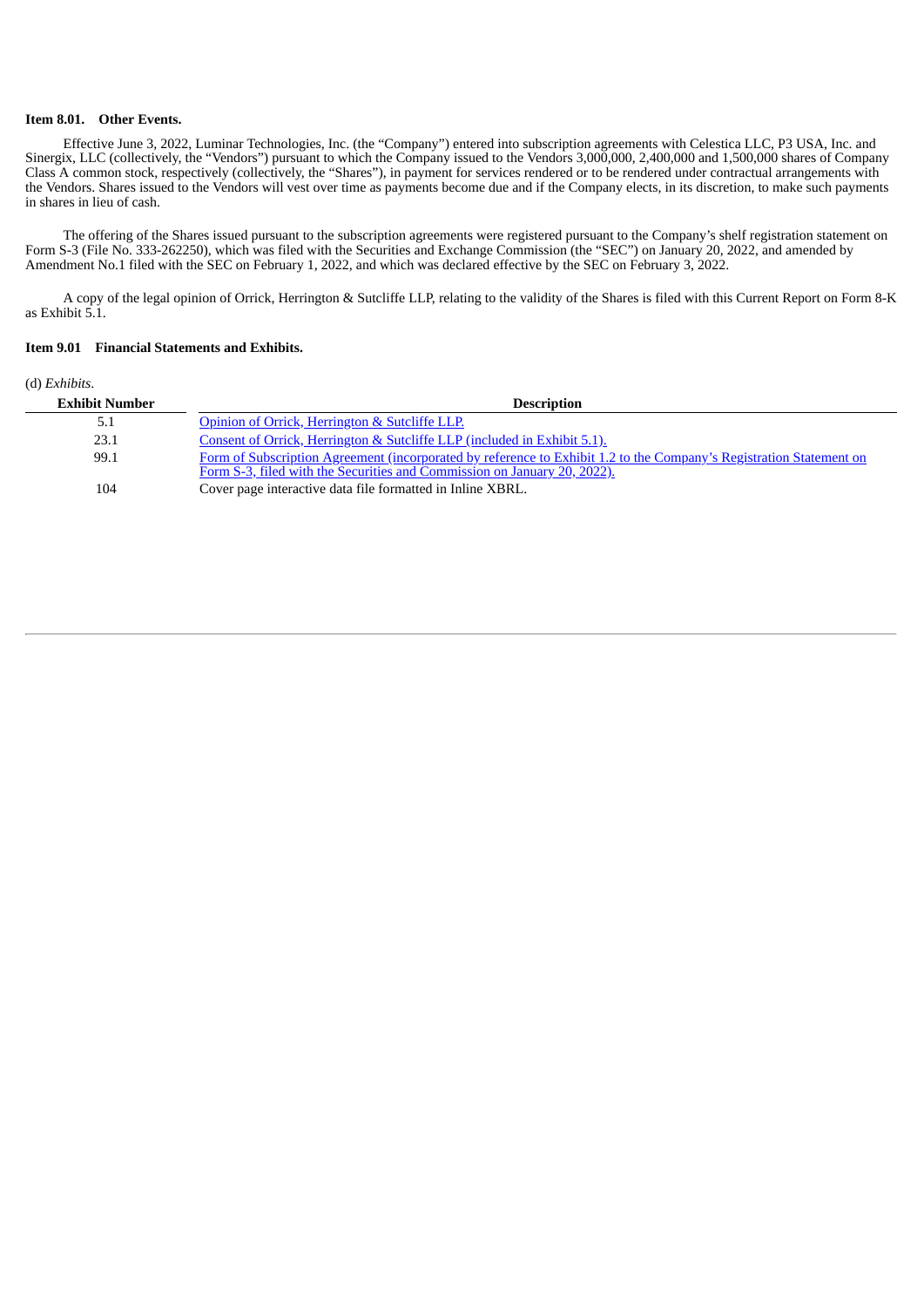#### **SIGNATURES**

Pursuant to the requirements of the Securities Exchange Act of 1934, the registrant has duly caused this report to be signed on its behalf by the undersigned hereunto duly authorized.

#### **Luminar Technologies, Inc.**

Date: June 3, 2022 By: /s/ Thomas J. Fennimore Name: Thomas J. Fennimore Title: Chief Financial Officer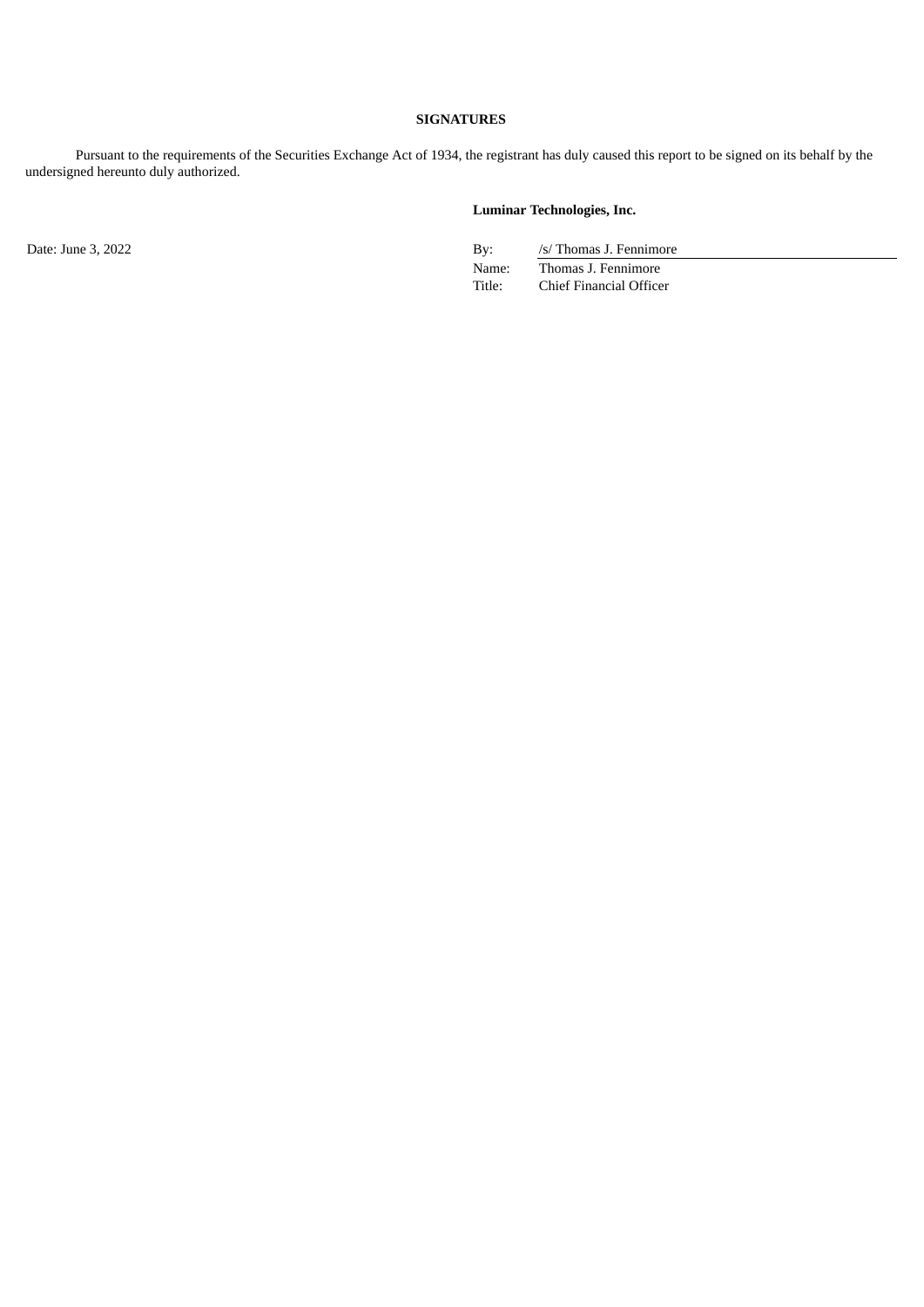

**Orrick, Herrington & Sutcliffe LLP** The Orrick Building 405 Howard Street San Francisco, CA 94105-2669 +1-415-773-5700 **orrick.com**

<span id="page-3-0"></span>June 3, 2022

Luminar Technologies, Inc. 2603 Discovery Drive, Suite 100 Orlando, FL 32826

Ladies and Gentlemen:

We have acted as counsel to Luminar Technologies, Inc., a Delaware corporation (the "Company"), in connection with the offering by the Company of (i) 3,000,000 shares of the Company's Class A common stock, par value \$0.0001 (the "Common Stock"), to Celestica LLC, (ii) 2,400,000 shares of Common Stock to P3 USA, Inc., and (iii) 1,500,000 shares of Common Stock to Sinergix, LLC (collectively, the "Shares"), pursuant to a registration statement on Form S-3 (Registration Statement No. 333-262250), as amended (the "Registration Statement"), filed with the Securities and Exchange Commission (the "Commission") under the Securities Act of 1933, as amended (the "Act"), including the prospectus dated February 3, 2022 included therein (the "Base Prospectus"), and the prospectus supplement, dated June 3, 2022 (the "Prospectus Supplement") (together with the Base Prospectus, the "Prospectus"). The Shares are to be sold by the Company pursuant to subscription agreements (the "Subscription Agreements") in the manner described in the Registration Statement and the Prospectus. The Company is filing this opinion letter with the Commission on a Current Report on Form 8-K (the "Current Report").

In connection with rendering this opinion, we have examined and relied upon originals or copies, certified or otherwise identified to our satisfaction, of (i) the Second Amended and Restated Certificate of Incorporation of the Company, as amended through the date hereof, (ii) the Amended and Restated Bylaws of the Company, as amended through the date hereof, (iii) certain resolutions of the Board of Directors of the Company and an Officer's Certificate dated the date hereof relating to the issuance and sale of the Shares, (iv) the Registration Statement, (v) the Prospectus, and (vi) such corporate records, agreements, documents and other instruments, and such certificates or comparable documents of public officials and of officers and representatives of the Company, and have made such inquiries of such officers and representatives, as we have deemed relevant and necessary or appropriate as a basis for the opinion set forth below.

In our examination, we have assumed the legal capacity of all natural persons, the genuineness of all signatures, the authenticity of all documents submitted to us as originals, the conformity to original documents of all documents submitted to us as facsimile, electronic, certified or photostatic copies, and the authenticity of the originals of such copies. In making our examination of documents executed or to be executed, we have assumed that the parties thereto, other than the Company, had or will have the power, corporate or other, to enter into and perform all obligations thereunder and have also assumed the due authorization by all requisite action, corporate or other, and the execution and delivery by such parties of such documents and the validity and binding effect thereof on such parties. As to any facts material to the opinions expressed herein that we did not independently establish or verify, we have relied upon statements and representations of officers and other representatives of the Company and others and of public officials.